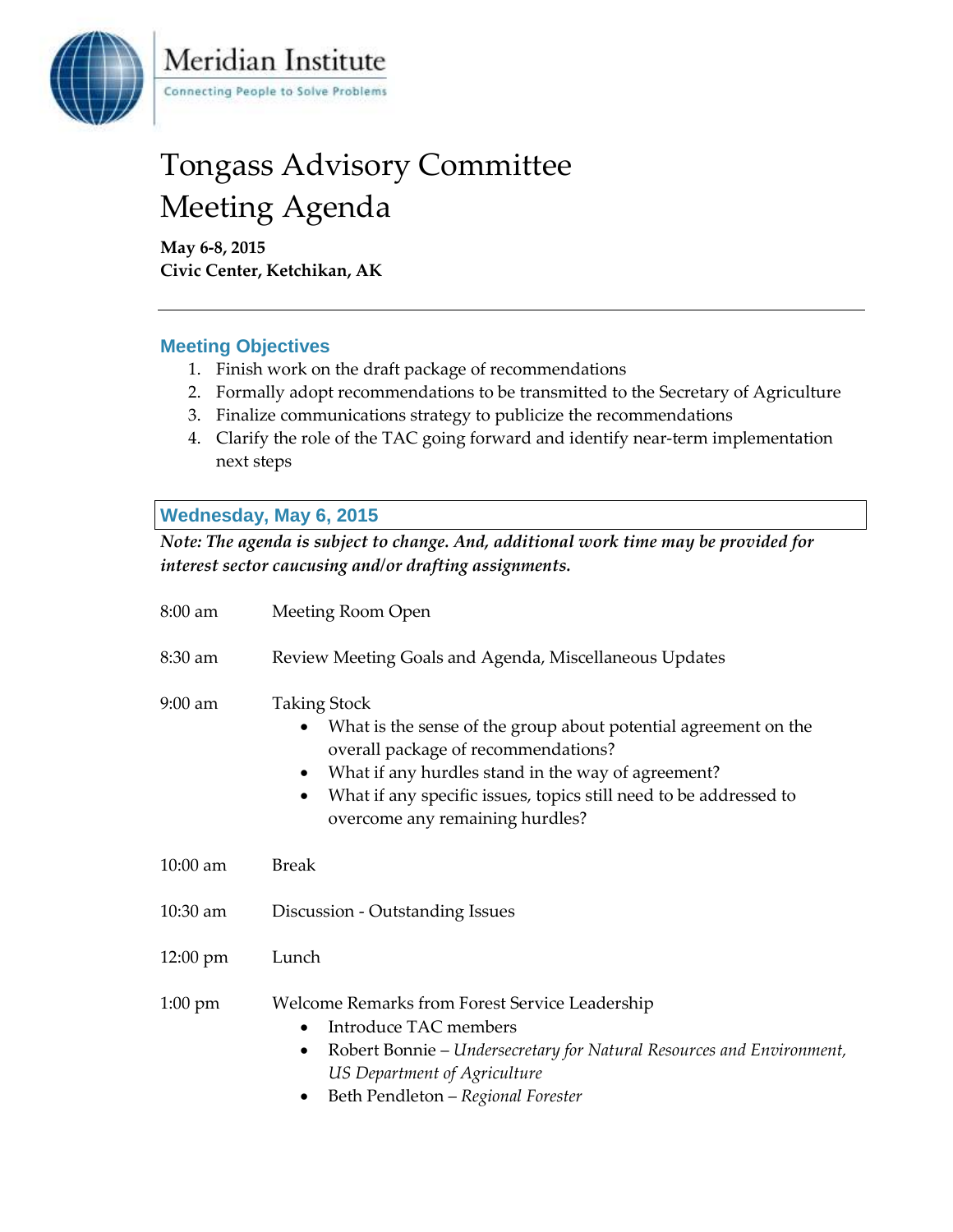|                       | Earl Stewart - Forest Supervisor, Tongass National Forest                                                                                                                                                                                                                                                                                                                                                                           |
|-----------------------|-------------------------------------------------------------------------------------------------------------------------------------------------------------------------------------------------------------------------------------------------------------------------------------------------------------------------------------------------------------------------------------------------------------------------------------|
| $1:30$ pm             | Discussion with Forest Service Leadership<br>Brief Leadership on TAC Progress<br>Questions and Discussion                                                                                                                                                                                                                                                                                                                           |
| $2:30$ pm             | <b>Break</b>                                                                                                                                                                                                                                                                                                                                                                                                                        |
| $3:00 \text{ pm}$     | Discussion – Outstanding Issues (as needed) or Begin Recommendations<br><b>Draft Review</b>                                                                                                                                                                                                                                                                                                                                         |
| 5:00 pm               | Adjourn (followed by no-host TAC member reception and dinner)                                                                                                                                                                                                                                                                                                                                                                       |
| Thursday, May 7, 2015 |                                                                                                                                                                                                                                                                                                                                                                                                                                     |
| 8:00 am               | Meeting Room Open                                                                                                                                                                                                                                                                                                                                                                                                                   |
| 8:30 am               | <b>Public Comment</b><br>Time allotted for University of Michigan student project on Tongass<br>٠<br>implementation strategy                                                                                                                                                                                                                                                                                                        |
| 9:30 am               | Reflect on Public Comment - Implications for Recommendations and<br>Implementation                                                                                                                                                                                                                                                                                                                                                  |
| 10:00 am              | <b>Break</b>                                                                                                                                                                                                                                                                                                                                                                                                                        |
| 10:30 am              | <b>Recommendations Draft Review</b><br>Note: This review / discussion is to identify any significant points of<br>disagreement or deficiencies in the draft $-$ it will not be a line by line editing<br>exercise. Also, timing of specific topics discussions may shift.<br>Introduction<br>Charter, purpose and need, and vision<br>Overall strategy<br>Rationale and objectives<br>٠<br>Approach<br>Specific LUD recommendations |
| 12:00 pm              | Lunch                                                                                                                                                                                                                                                                                                                                                                                                                               |
| $1:00 \text{ pm}$     | Recommendations Draft Review - Continued<br>Review outcomes of the May 1 FS implementation and monitoring<br>meeting<br>Implementation<br><b>Transition</b> investment                                                                                                                                                                                                                                                              |

Tongass Advisory Committee Meeting Agenda • May 6-8, 2015 Page **2** of **3**